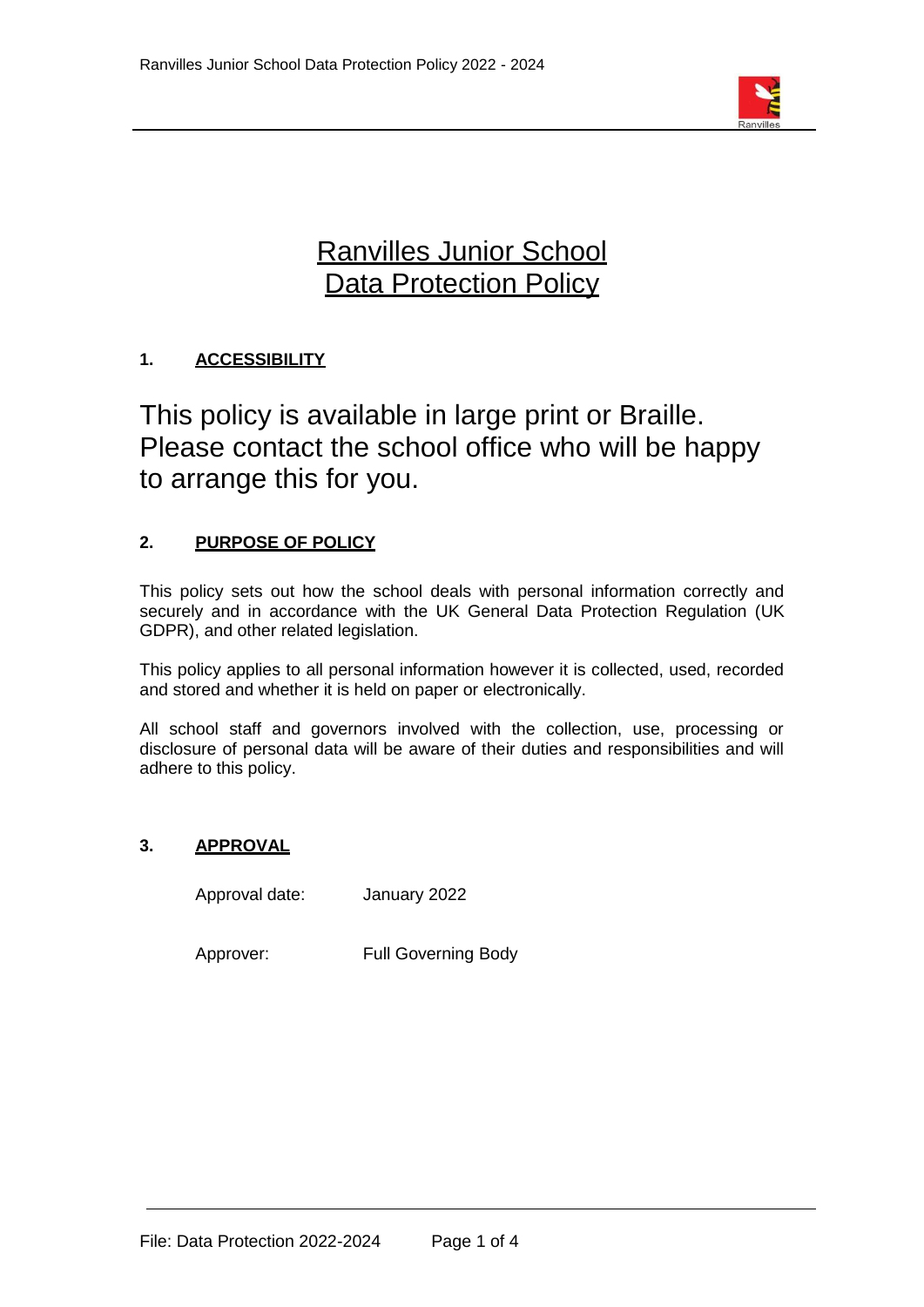

## **4. INTRODUCTION**

Ranvilles Junior School collects and uses personal information (referred to in the GDPR as personal data) about staff, pupils, parents and other individuals who come into contact with the school. This information is gathered in order to enable the provision of education and other associated functions. In addition, the school may be required by law to collect, use and share certain information.

The school is registered as a Data Controller, with the Information Commissioner's Office (ICO). Details are available on the ICO website.

The school has a Data Protection Officer, who may be contacted at the school on 01329 841679 or via [admin@ranvilles-jun.hants.sch.uk](mailto:admin@ranvilles-jun.hants.sch.uk)

The school issues Privacy Notices (also known as a Fair Processing Notices) to all pupils/parents and staff. These summarise the information held about pupils and staff, the purpose for which it is held and whom it may be shared with. It also provides information about an individual's rights in respect of their personal data.

#### **5. REFERENCES**

- General Data Protection Regulation (EU) 2016/679
- Data Protection Act 2018
- Information Commissioner's Office

#### **6. PERSONAL INFORMATION/DATA**

Personal information or data is any information relating to an identified or identifiable individual An identifiable individual is one who can be identified directly or indirectly by reference to details such as a name, an identification number, location data, an online identifier or by their physical, physiological, genetic, mental, economic, cultural or social identity. Personal data includes (but is not limited to) an individual's, name, address, date of birth, photograph, bank details and other information that identifies them.

## **7. CONTENT**

#### **7.1 Data Protection Principles**

The UK GDPR establishes six principles as well as a number of additional duties that must be complied with at all times:

1. Personal data shall be processed lawfully, fairly and in a transparent manner. In order for personal data to be processed lawfully, it must be processed on the basis if one of the legal grounds set out in the GDPR. These include (amongst other relevant conditions) where processing is necessary for the performance of a task carried out in the public interest or in the exercise of official authority exercised by the school.

Where the special categories of personal data are processed, this shall include (amongst other relevant conditions) where processing is necessary for reasons of substantial public interest.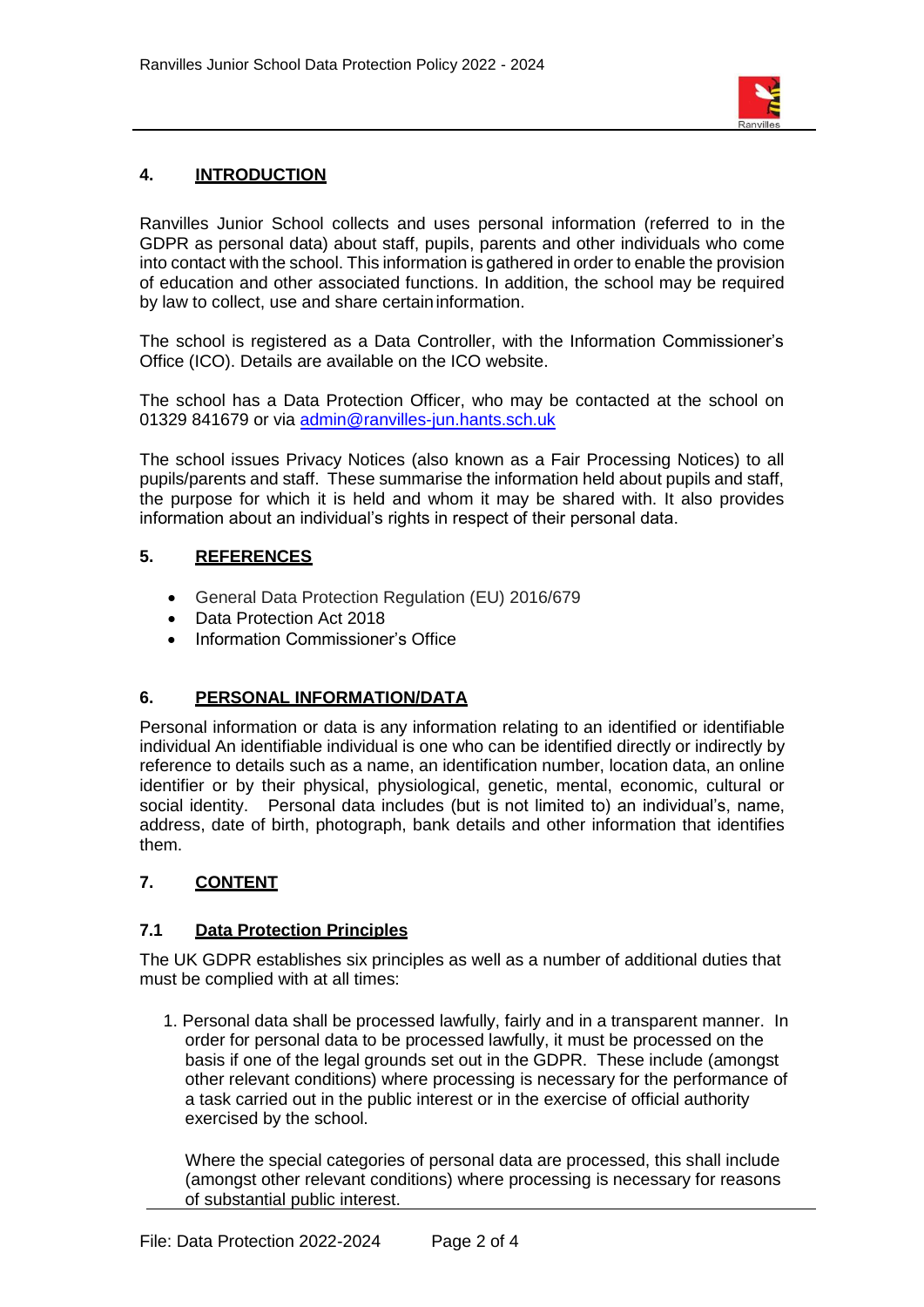

When processing personal data and special category data in the course of school business, the school will ensure that these requirements are met where relevant.

- 2. Personal data shall be collected for specified, explicit and legitimate purposes and not further processed in a manner that is incompatible with those purposes (subject to exceptions for specific archiving purposes) The school will only process personal data for specific purposes and will notify those purposes to the data subject when it first collects the personal data or as soon as possible thereafter.
- 3. Personal data shall be adequate, relevant and limited to what is necessary to the purposes for which they are processed and not excessive. Personal data which is not necessary for the purpose for which it is obtained will not be collected.
- 4. Personal data shall be accurate and where necessary, kept up to date; Personal data should be reviewed and updated as necessary and should not be retained unless it is reasonable to assume that it is accurate. Individuals should notify the school of any changes in circumstances to enable records to be updated accordingly. The school will be responsible for ensuring that updating or records takes place where appropriate.
- 5. Personal data shall be kept in a form that permits the identification of data subjects for no longer than is necessary for the purposes for which the personal data are processed. The school will not keep personal data for longer than is necessary for the purpose or purposes for which they were collected and will take reasonable steps to destroy or erase from its systems all data which is no longer required.
- 6. Personal data shall be processed in a manner that ensures appropriate security of the personal data and which includes protection against unauthorised or unlawful processing and against accidental loss, destruction or damage, using appropriate technical or organisational measures.

#### **7.2 Duties**

Personal data shall not be transferred to a country or territory outside the UK and the European Union (EU)/European Economic Area (EEA), unless that country or territory ensures an adequate level of data protection.

Data Controllers have a General Duty of accountability for personal data.

#### **7.3 Commitment**

The school is committed to maintaining the above principles and duties at all times in the UK GDPR. Therefore the school will:

- Inform individuals of the identity and contact details of the data controller
- Inform individuals of the contact details of the Data Protection Officer
- Inform individuals of the purposes that personal information is being collected and the basis for this
- Inform individuals when their information is shared, and why and with whom